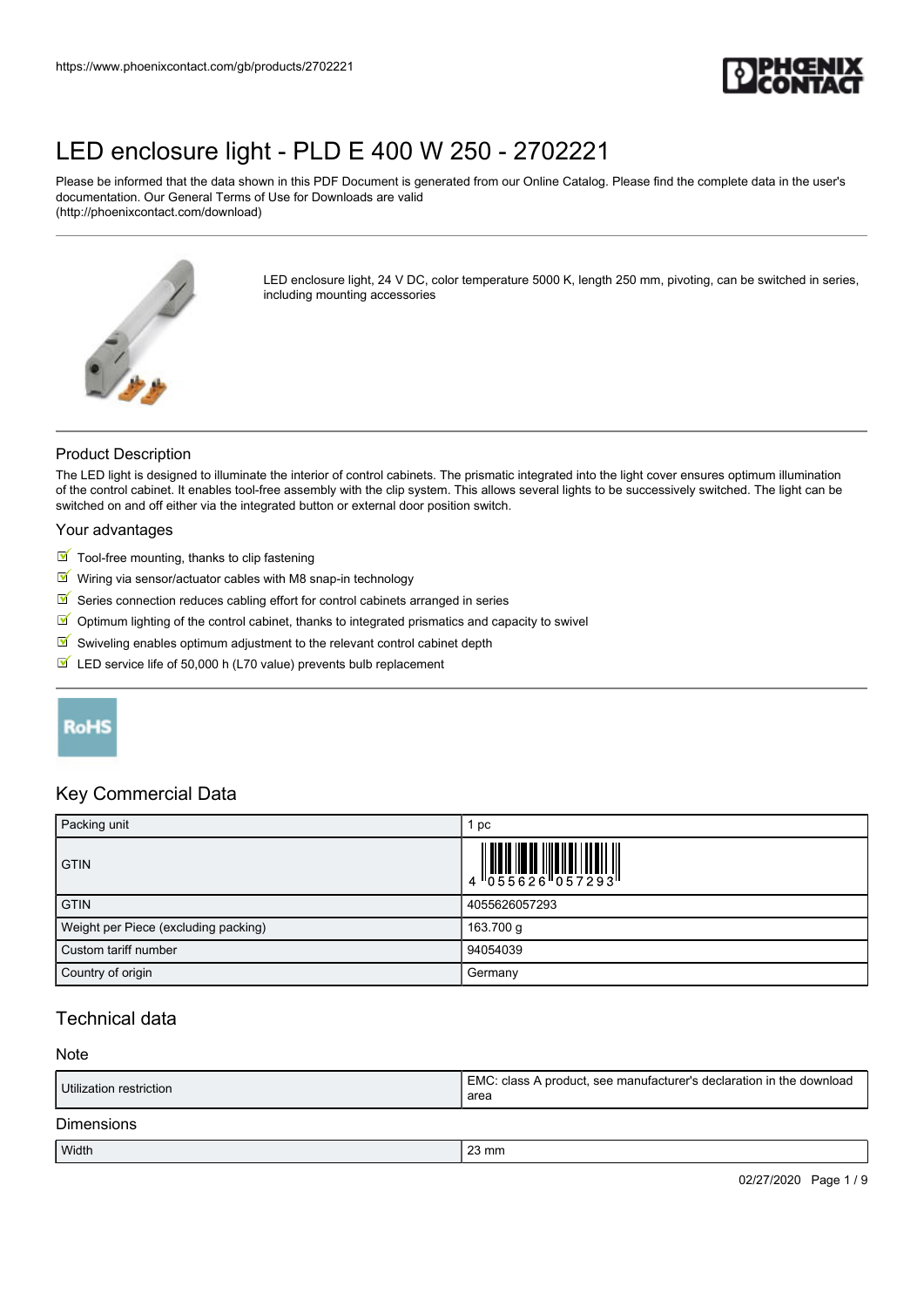

# Technical data

### Dimensions

| Height                                   | 38 mm                                          |
|------------------------------------------|------------------------------------------------|
| Length                                   | 250 mm                                         |
| Ambient conditions                       |                                                |
| Ambient temperature (operation)          | -25 °C  60 °C                                  |
| Ambient temperature (storage/transport)  | -40 °C  85 °C                                  |
| Permissible humidity (operation)         | 5 %  95 %                                      |
| Permissible humidity (storage/transport) | 5 %  95 %                                      |
| Air pressure (operation)                 | 70 kPa  106 kPa (up to 3000 m above sea level) |
| Air pressure (storage/transport)         | 70 kPa  106 kPa (up to 3000 m above sea level) |
| Degree of protection                     | <b>IP20</b>                                    |
| General                                  |                                                |
| Socket                                   | none                                           |
| Housing material                         | Plastic                                        |
| Assembly instructions                    | Magnet attachment available as an accessory    |
|                                          | Screw fixings available as accessories         |
| Color                                    | traffic grey A RAL 7042                        |
| Net weight                               | 163.7 g                                        |
| Mounting type                            | Clip mounting                                  |
| Mounting position                        | any                                            |
| Power supply for module electronics      |                                                |
| Connection method                        | M8 connector (snap-in)                         |
| Number of positions                      | 3                                              |
| Supply voltage                           | 24 V DC                                        |
| Supply voltage range                     | 19.2 V DC  30 V DC                             |
| Power consumption                        | 1.5 W                                          |
| Connection data                          |                                                |
| Connection method                        | M8 connector (snap-in)                         |
| Light properties                         |                                                |
| Source of light type                     | LED                                            |
| Number of LEDs                           | 5                                              |
| Service life, lighting appliance         | 50,000 h (L70)                                 |
| Light color                              | Neutral white                                  |
| Color temperature / wavelength           | 5000 K                                         |
| Color rendering index                    | 75                                             |
| Luminous flux                            | 140 lm (Net luminous flux)                     |
| Illumination                             | max. 335 lx (50 cm distance)                   |
|                                          |                                                |

### Standards and Regulations

| Mechanical tests | -6/IF<br>with<br>3000<br>$\cdot$ FN 60068- $\cdot$<br>acc.<br>Vibr.<br>ьc<br>ance<br>. 600068-7<br>515 lai<br><i>a</i> |
|------------------|------------------------------------------------------------------------------------------------------------------------|
|                  |                                                                                                                        |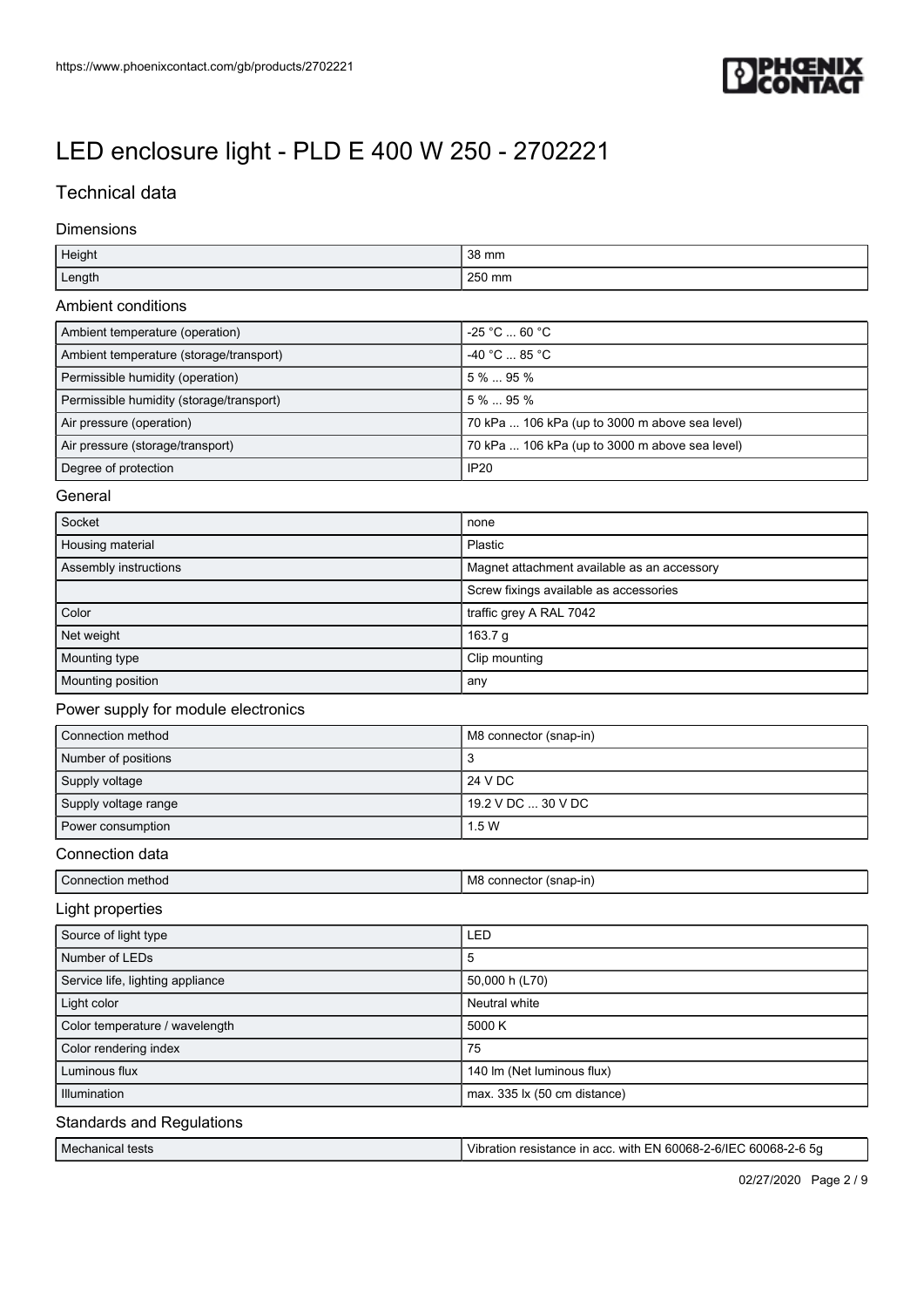

## Technical data

### Standards and Regulations

| Shock in acc. with EN 60068-2-27/IEC 60068-2-27 25g            |                                                         |  |  |
|----------------------------------------------------------------|---------------------------------------------------------|--|--|
| Continuous shock according to EN 60068-2-27/IEC 60068-2-27 10g |                                                         |  |  |
| Ш<br>Protection class                                          |                                                         |  |  |
| <b>Environmental Product Compliance</b>                        |                                                         |  |  |
| China RoHS                                                     | Environmentally friendly use period: unlimited = EFUP-e |  |  |
|                                                                | No hazardous substances above threshold values          |  |  |

# **Drawings**





Connection of the supply voltage of a light

Forwarding of the supply voltage with the series connection of lights

02/27/2020 Page 3 / 9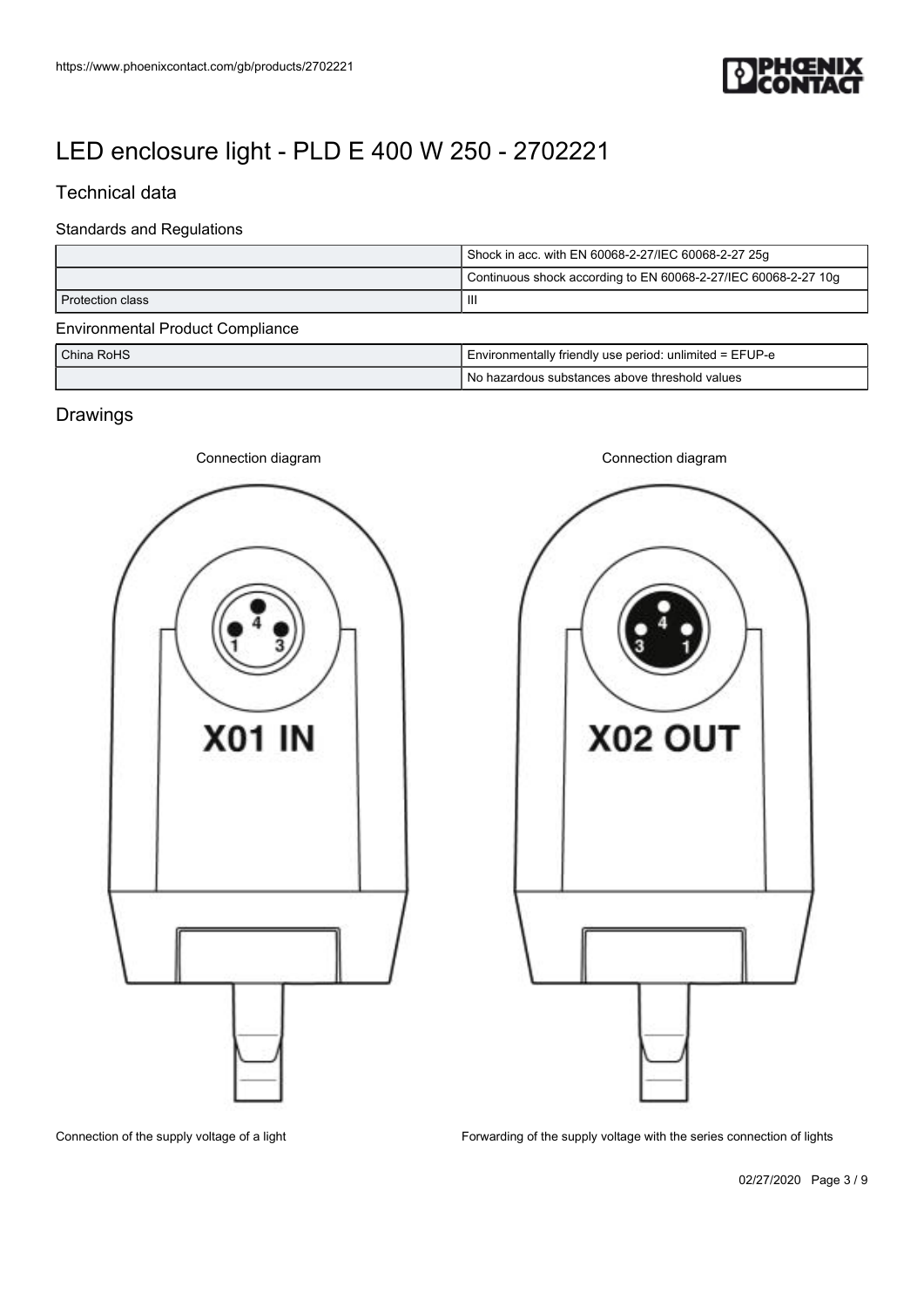



Connection of the light using a door position switch (A)

Schematic diagram



Connection of a light

Schematic diagram



Series connection of two lights

Dimensional drawing

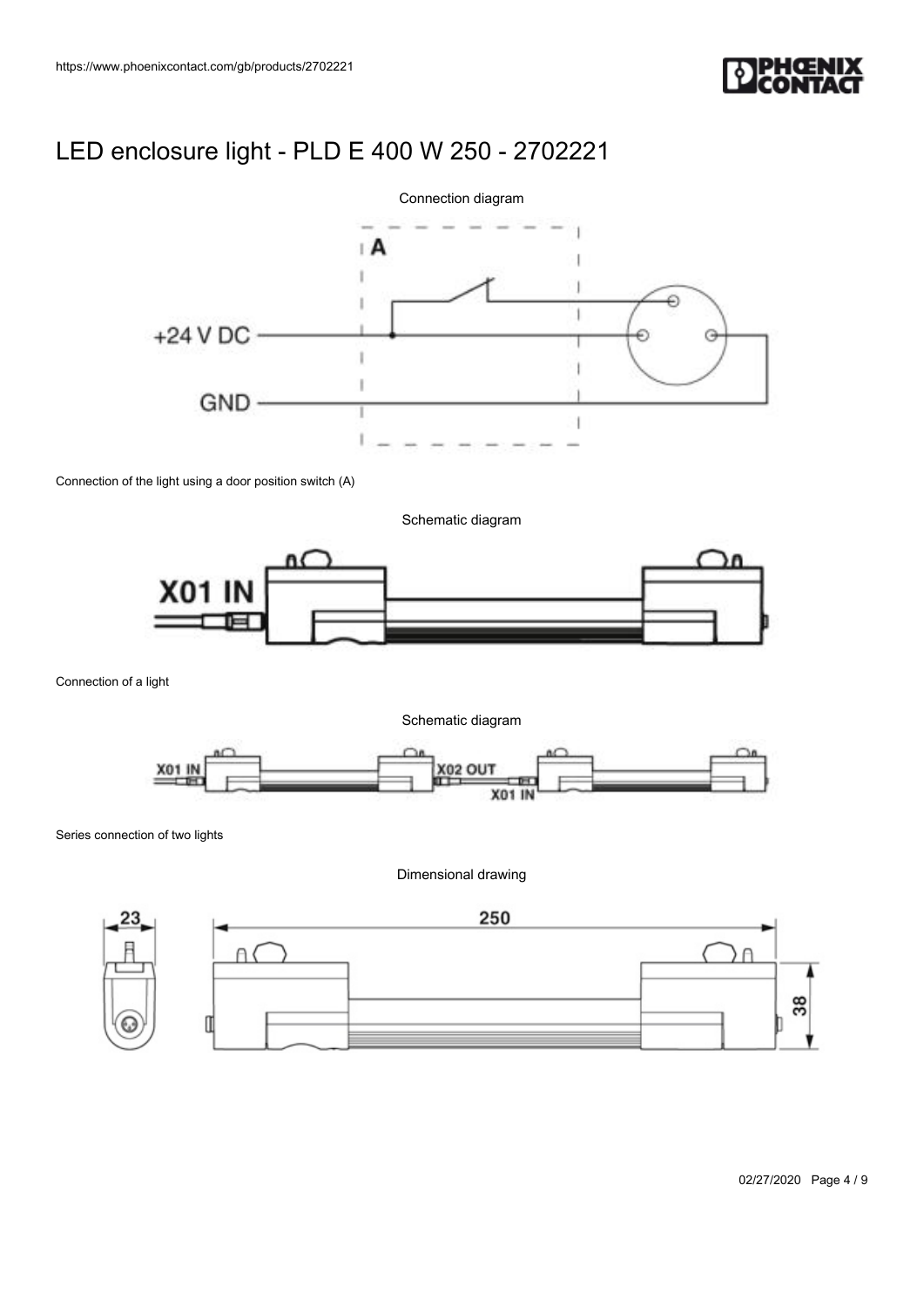





Dimensional drawing for screw mounting

### **Classifications**

eCl@ss

| eCl@ss 5.0 | 27189200 |
|------------|----------|
| eCl@ss 5.1 | 27189200 |
| eCl@ss 6.0 | 27189200 |
| eCl@ss7.0  | 27189241 |
| eCl@ss 8.0 | 27189241 |
| eCl@ss 9.0 | 27189241 |

### ETIM

| <b>ETIM 4.0</b>     | EC000321 |
|---------------------|----------|
| ETIM <sub>5.0</sub> | EC000321 |
| <b>ETIM 6.0</b>     | EC000321 |
| <b>ETIM 7.0</b>     | EC000321 |

## Approvals

Approvals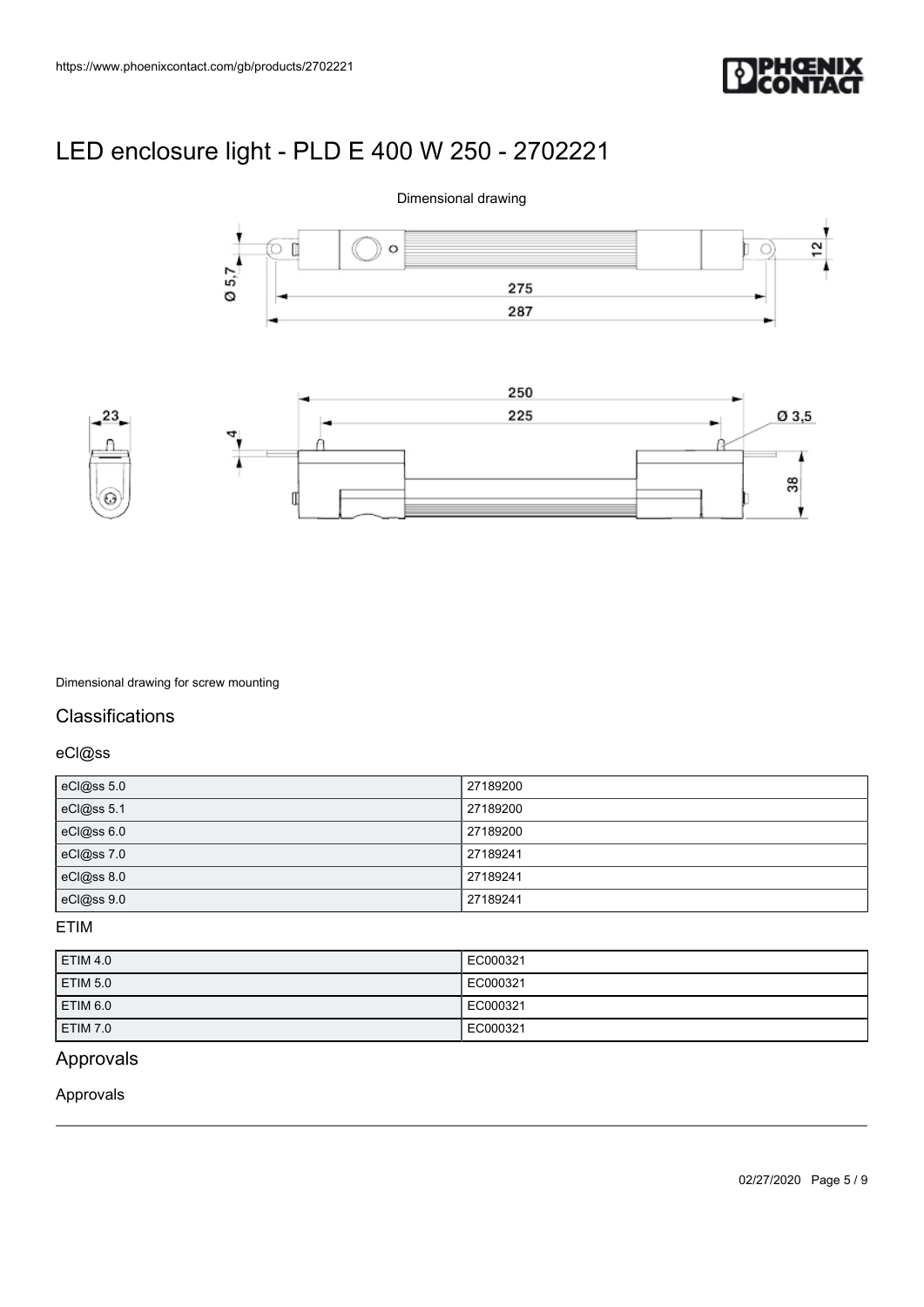

## Approvals

#### Approvals

UL Listed / UL Recognized / cUL Recognized / cUL Listed / cULus Recognized / cULus Listed

#### Ex Approvals

### Approval details

| UL Listed                  | $\textcircled{\scriptsize{1}}$<br><b>LISTED</b> | http://database.ul.com/cgi-bin/XYV/template/LISEXT/1FRAME/index.htm |           | FILE E 362966 |
|----------------------------|-------------------------------------------------|---------------------------------------------------------------------|-----------|---------------|
|                            |                                                 |                                                                     |           |               |
| mm <sup>2</sup> /AWG/kcmil |                                                 |                                                                     | $30 - 14$ |               |
|                            |                                                 |                                                                     |           |               |
| UL Recognized              | $\boldsymbol{\mathcal{H}}$                      | http://database.ul.com/cgi-bin/XYV/template/LISEXT/1FRAME/index.htm |           | FILE E 255026 |

| - -                        |         |  |
|----------------------------|---------|--|
|                            |         |  |
| mm <sup>2</sup> /AWG/kcmil | $30-14$ |  |
|                            |         |  |

| cUL Recognized<br>Æ,       | http://database.ul.com/cgi-bin/XYV/template/LISEXT/1FRAME/index.htm |           | FILE E 255026 |
|----------------------------|---------------------------------------------------------------------|-----------|---------------|
|                            |                                                                     |           |               |
| mm <sup>2</sup> /AWG/kcmil |                                                                     | $30 - 14$ |               |

| cUL Listed                 | .®<br><b>LISTED</b> | http://database.ul.com/cgi-bin/XYV/template/LISEXT/1FRAME/index.htm |         | FILE E 362966 |
|----------------------------|---------------------|---------------------------------------------------------------------|---------|---------------|
|                            |                     |                                                                     |         |               |
| mm <sup>2</sup> /AWG/kcmil |                     |                                                                     | $30-14$ |               |



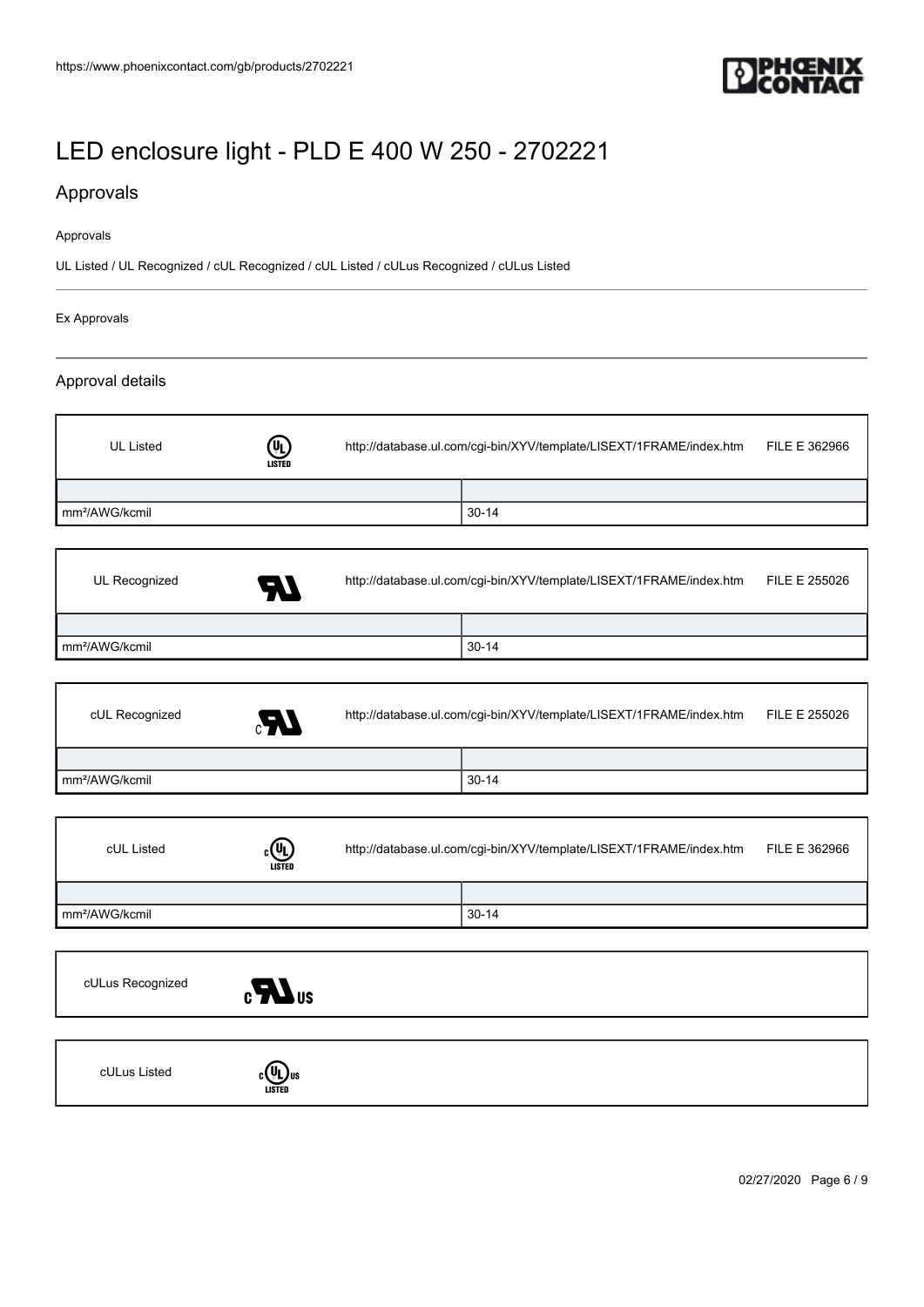

### Accessories

Accessories

Door position switch

[Door position switch - PLD E 400-DS-3,0/FS/0,6 - 2702336](https://www.phoenixcontact.com/gb/products/2702336)



Door position switch with 3 m cable with open cable end and 0.6 m cable with M8 socket (Snap-in), including mounting accessories

[Door position switch - PLD E 400-DS-MS/1,0-FS/0,6 - 2702337](https://www.phoenixcontact.com/gb/products/2702337)



Door position switch with 1 m cable with M8 plug and 0.6 m cable with M8 socket (Snap-in), including mounting accessories

#### Mounting material

[Mounting material - PLD E 400-ME MM - 2702312](https://www.phoenixcontact.com/gb/products/2702312)



Set for magnetic mounting of class 400 PLD enclosure lights

[Mounting material - PLD E 400-ME SM - 2702313](https://www.phoenixcontact.com/gb/products/2702313)



Set for screw mounting of class 400 PLD enclosure lights, including screws and washers

[Mounting material - PLD E 400-ME CM - 2702314](https://www.phoenixcontact.com/gb/products/2702314)



Set consisting of two clip retainers for class 400 PLD enclosure lights (replacement part)

Power module

02/27/2020 Page 7 / 9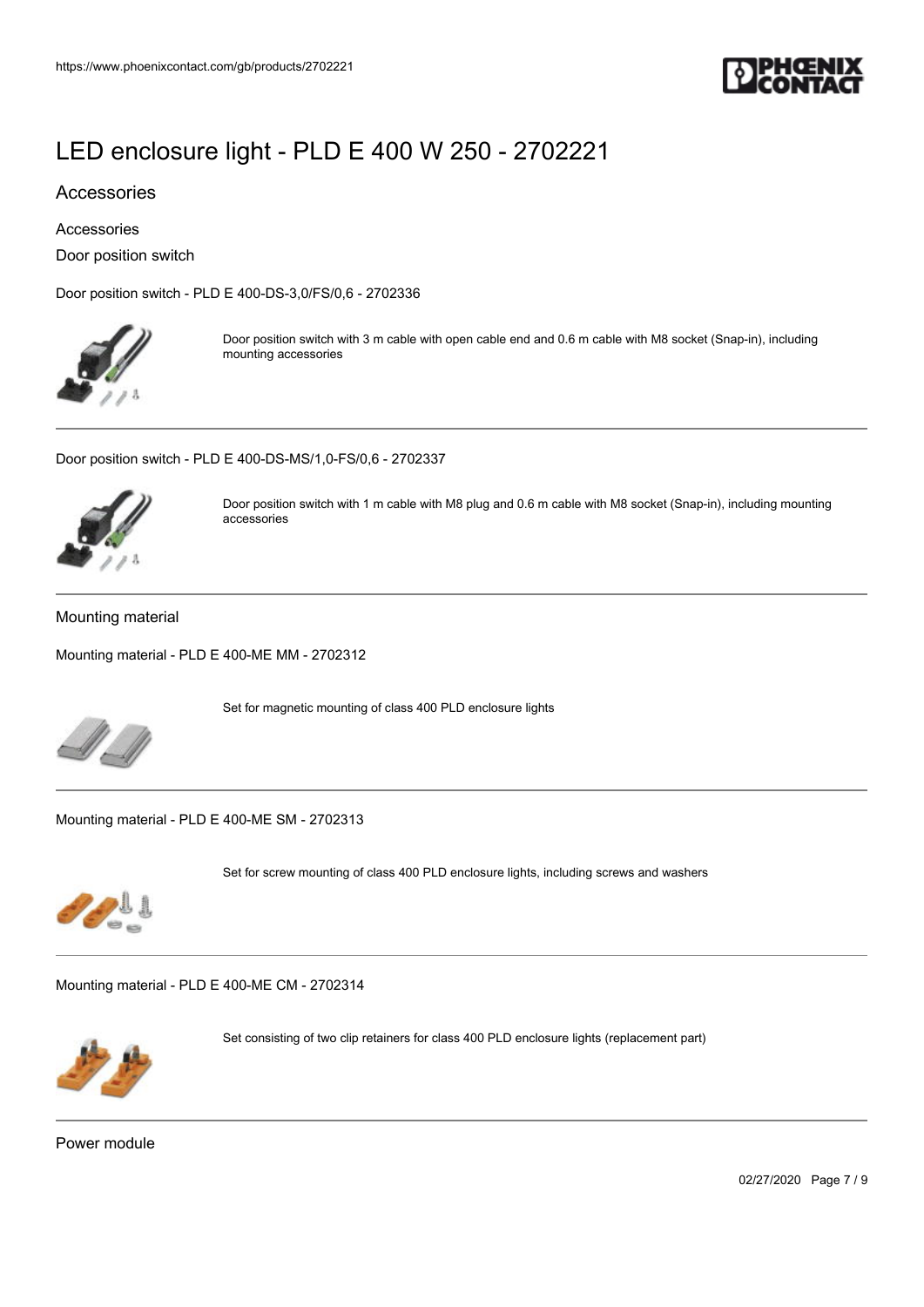

Accessories

[Mains plug - PLD E 400-PS/1AC/24DC/12W - 2702435](https://www.phoenixcontact.com/gb/products/2702435)



Plug-in power supply unit for class 400 LED enclosure lights, including country-specific plug adapters for Europe, Great Britain, USA and Australia; max. output voltage 12 W

[Mains plug - PLD E 400-PS/1AC/24DC/30W - 2702436](https://www.phoenixcontact.com/gb/products/2702436)



Plug-in power supply unit for class 400 LED enclosure lights, including country-specific plug adapters for Europe, Great Britain, USA and Australia; max. output voltage 30 W

Power supply

[Power supply unit - STEP-PS/ 1AC/24DC/0.5 - 2868596](https://www.phoenixcontact.com/gb/products/2868596)



Primary-switched STEP POWER power supply for DIN rail mounting, input: 1-phase, output: 24 V DC/0.5 A

[Power supply unit - STEP-PS/ 1AC/24DC/0.75/FL - 2868622](https://www.phoenixcontact.com/gb/products/2868622)

![](_page_7_Picture_15.jpeg)

Primary-switched STEP POWER power supply for DIN rail mounting, input: 1-phase, output: 24 V DC/0.75 A

Sensor/actuator cable

[Sensor/actuator cable - SAC-3P- 3,0-PUR/M 8SIFS AE - 1417698](https://www.phoenixcontact.com/gb/products/1417698)

![](_page_7_Picture_19.jpeg)

Sensor/actuator cable, 3-position, PUR halogen-free, black-gray RAL 7021, free cable end, on Socket straight M8 Snap-in, cable length: 3 m, with ferrules